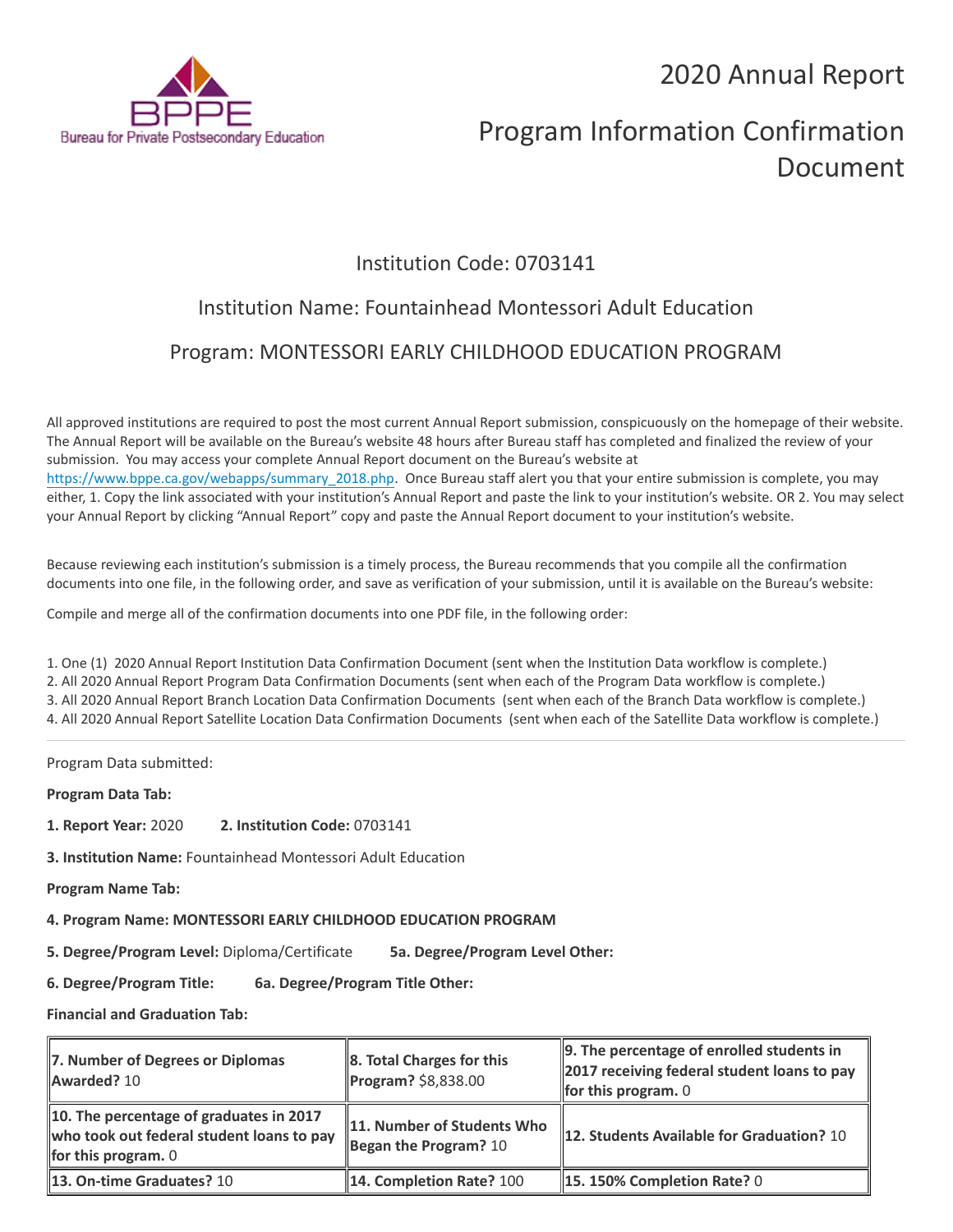#### **16. Is the above data taken from the Integrated Postsecondary Education Data System (IPEDS) of the United States Department of Education?** No

#### **Placement Data Tab:**

CEC § 94929.5 requires institutions to report placement data for every program that is designed or advertised to lead to a particular career, or advertised or promoted with any claim regarding job placement.

| 17. Graduates Available for<br><b>Employment? 10</b>                                                                                                                 | 18 Graduates Employed in the<br>Field? 10 | 19. Placement<br>Rate? 100 |  |  |
|----------------------------------------------------------------------------------------------------------------------------------------------------------------------|-------------------------------------------|----------------------------|--|--|
| 20. Graduates Employed in the field                                                                                                                                  |                                           |                            |  |  |
| 20a. 20 to 29 hours per week? $0$                                                                                                                                    | 20b. At least 30 hours per week? 10       |                            |  |  |
| 21. Indicate the number of graduates employed                                                                                                                        |                                           |                            |  |  |
| $21a$ . In a single position in the field of study: 10<br>21b. Concurrent aggregated positions in the field of<br>study: 0                                           |                                           |                            |  |  |
| 21c. Freelance/self-employed: 0<br>21d. By the institution or an employer owned by the institution, or<br>an employer who shares ownership with the institution: $0$ |                                           |                            |  |  |

#### **Exam Passage Rate Tab:**

5 CCR §74112(j) requires the institution to collect the exam passage data directly from its graduates if the exam passage data is not available from the licensing agency.

**22. Does this educational program lead to an occupation that requires State licensing?** No

#### **22a. Do graduates have the option or requirement for more than one type of State licensing exam?**

 **Option/Requirement #1: Option/Requirement #2: Option/Requirement #3: Option/Requirement #4:**

**Exam Passage Rate - Year 1 Tab:**

**23. Name of the State licensing entity that licenses the field:** No

**24. Name of Exam?**

| 25. Number of Graduates Taking | 26. Number Who Passed the | 27. Number Who Failed the | $\ $ 28. Passage |
|--------------------------------|---------------------------|---------------------------|------------------|
| <b>State Exam?</b>             | <b>State Exam?</b>        | <b>State Exam?</b>        | Rate?            |

**29. Is This Data from the State Licensing Agency that Administered the Exam? 29a. Name of Agency:**

**30. If the response to #29 is "No", provide a description of the process used for Attempting to Contact Students.**

**Exam Passage Rate - Year 2 Tab:**

**31. Name of the State licensing entity that licenses the field:**

**32. Name of Exam?**

| 33. Number of Graduates Taking | 34. Number Who Passed the | <b>35. Number Who Failed the</b> | $\parallel$ 36. Passage |
|--------------------------------|---------------------------|----------------------------------|-------------------------|
| <b>State Exam?</b>             | <b>State Exam?</b>        | <b>State Exam?</b>               | $\parallel$ Rate?       |

**37. Is This Data from the State Licensing Agency that Administered the Exam? 37a. Name of Agency:**

**38. If the response to #37 is "No", provide a description of the process used for Attempting to Contact Students.** 

**Salary Data Tab:**